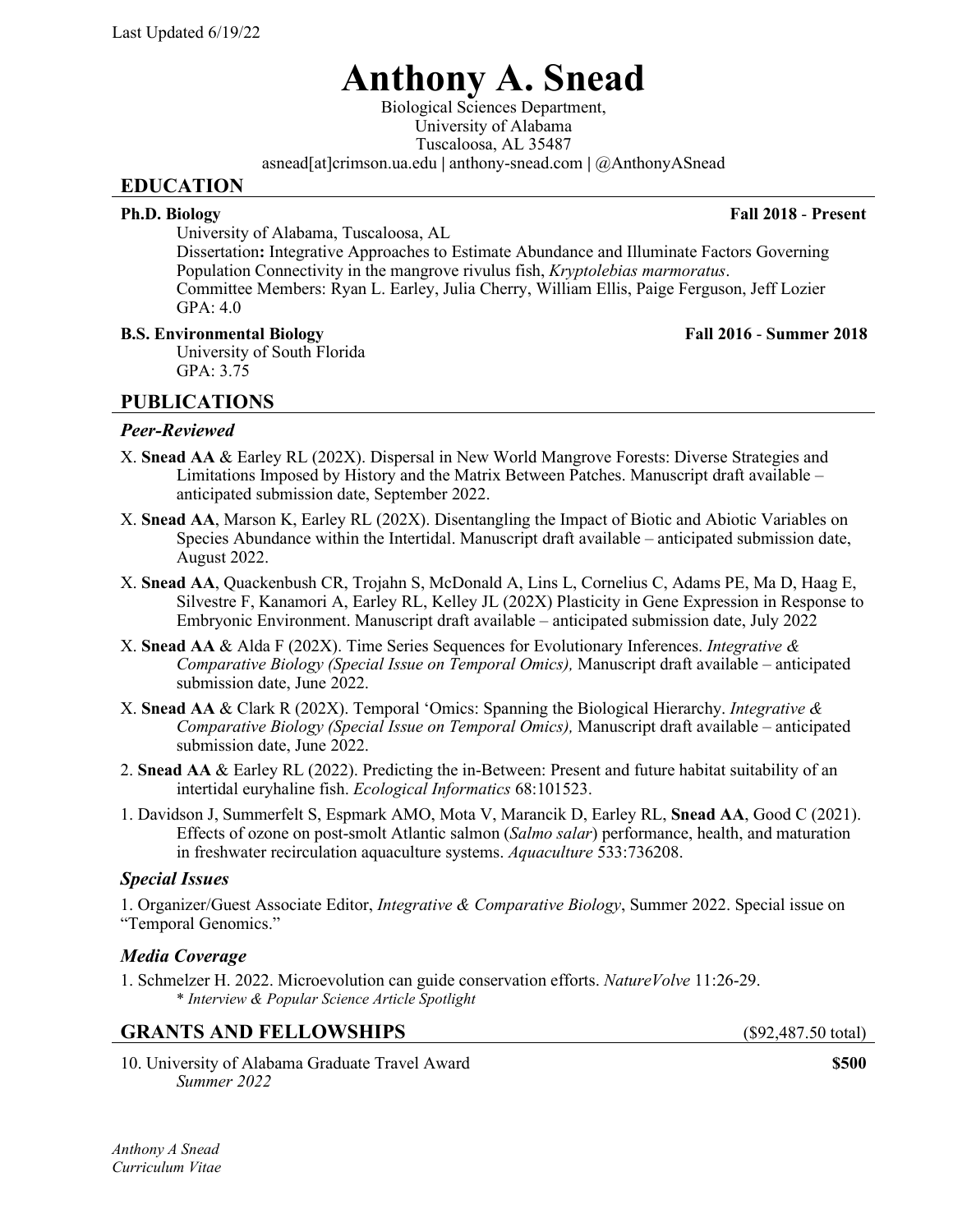Last Updated 6/19/22

| 9. University of Alabama Aquatic Biology Enhancement Assistantship<br>2022-2023 Academic Year                                                                                                                                                                                    | \$54,538     |  |
|----------------------------------------------------------------------------------------------------------------------------------------------------------------------------------------------------------------------------------------------------------------------------------|--------------|--|
| 8. RCN for Evolution in Changing Seas 2020 Call for Working Groups<br>Implications of Methodology on Temporal Genomic Inferences<br>(One of Three Project Leads out of 9 Collaborators)                                                                                          | \$1,5762.50  |  |
| 7. RCN for Evolution in Changing Seas<br>2020 Virtual Lab Meeting Training Program                                                                                                                                                                                               | \$500        |  |
| 6. 25 <sup>th</sup> Summer Institute in Statistical Genetics Scholarship<br>Module 9, 14, & 17                                                                                                                                                                                   | <b>\$900</b> |  |
| 5. E.O. Wilson Biodiversity Fellowship Summer 2020<br>Population Genetic and Environmental DNA Sampling in the Florida Keys                                                                                                                                                      | \$6,944      |  |
| 4. Bishop-Stackman Marine Science Endowed Scholarship<br>Environmental DNA Sampling in the Florida Keys                                                                                                                                                                          | \$500        |  |
| 3. Office of Research and Economic Development Small Grant Program<br>Validating a Non-Invasive Method for Estimating Abundance in Threatened or Cryptic Marine<br>Fishes.                                                                                                       | \$5,844      |  |
| 2. Sigma Xi Grants In Aid of Research<br>Escaping the Patch: The Role of Ocean Currents in Determining Population Connectivity in<br>Kryptolebias marmoratus.                                                                                                                    | \$1,000      |  |
| 1. The College Academy of Research, Scholarship, and Creative Activity Grant<br>If You Can't See It, It Doesn't Exist. Or Does It? Validating a Technique to Estimate Abundance in a<br>Vulnerable, Highly Enigmatic Marine Fish.                                                | \$5,999      |  |
| <b>TALKS AND SEMINARS</b>                                                                                                                                                                                                                                                        |              |  |
| <b>Organized</b>                                                                                                                                                                                                                                                                 | 2021         |  |
| Temporal Genomics Lecture Series (Virtual)<br>Funded by RCN-ECS                                                                                                                                                                                                                  |              |  |
| <b>Invited</b>                                                                                                                                                                                                                                                                   |              |  |
| Stranded within the Intertidal: Species-specific Responses to Environmental Change<br>Fresno State (Virtual; April 1 <sup>st</sup> , 2022)                                                                                                                                       | 2022         |  |
| Crossing Disciplines: An Integrative Approach to Evolutionary Ecology<br>Saint Leo University (Virtual; February 9th, 2021)                                                                                                                                                      | 2021         |  |
| <b>PRESENTATIONS</b>                                                                                                                                                                                                                                                             |              |  |
| <b>Poster</b>                                                                                                                                                                                                                                                                    | 2021         |  |
| Validating a non-invasive method for estimating abundance in threatened or cryptic marine fishes<br>Ryan L. Earley & Anthony A. Snead<br>University of Alabama Faculty Research Day                                                                                              |              |  |
| WORKSHOPS ATTENDED                                                                                                                                                                                                                                                               |              |  |
| Workshop on Molecular Evolution                                                                                                                                                                                                                                                  |              |  |
| The Marine Biological Laboratory, University of Chicago                                                                                                                                                                                                                          | 2022         |  |
| <b>Statistical Methods Seminar Series</b><br><b>Integrated Step-Selection Analysis</b><br>Multi-Species (Species Interactions) Occupancy Modeling<br>Nimble<br>Hidden Markov Models in Ecology<br><b>Ecological Forecasting Initiative &amp; ESA Statistical Ecology Section</b> | 2022         |  |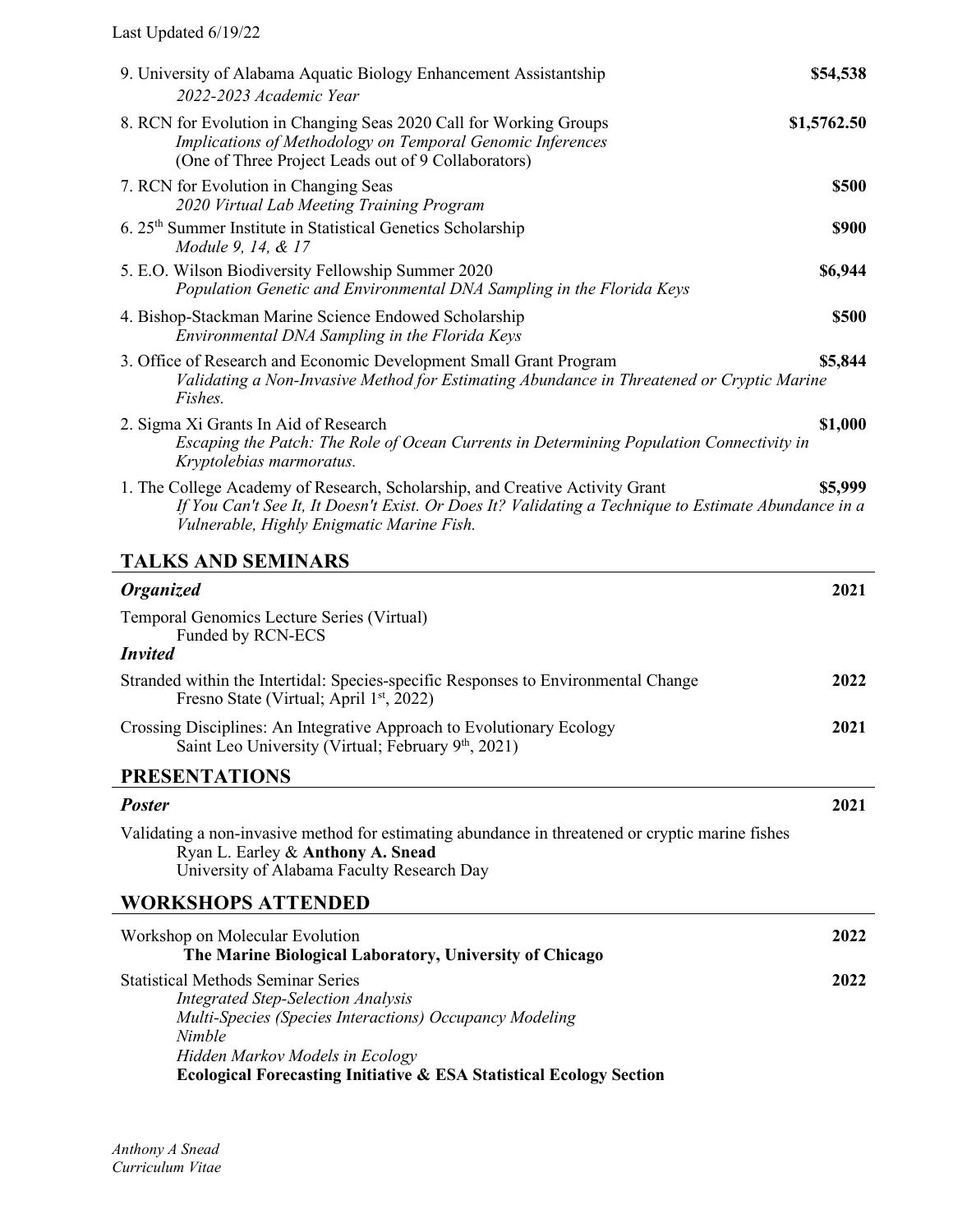| High-Performance Computing Cluster Workshop Series<br>Pytorch<br>Miniconda<br><b>University of Alabama</b>                                                                                                                                                    | 2021 |
|---------------------------------------------------------------------------------------------------------------------------------------------------------------------------------------------------------------------------------------------------------------|------|
| 25 <sup>th</sup> Summer Institute in Statistical Genetics- Funded (\$900)<br>Module 9: Quantitative Genetics<br>Module 14: Association mapping: GWAS and Sequencing Data<br>Module 17: Computational Pipeline for WGS Data<br><b>University of Washington</b> | 2020 |
| 5 <sup>th</sup> edition Population Genomics<br><b>Physalia</b>                                                                                                                                                                                                | 2020 |
| Southeastern Computational School: eDNA and QIIME 2 Software Training<br><b>University of Chattanooga</b>                                                                                                                                                     | 2018 |

## **RESEARCH EXPERIENCE**

### **Graduate Researcher Fall 2018** - **Present**

*The Earley Lab, University of Alabama*

- Quantifies the impact of abiotic variables on levels of gene flow and divergence between populations of *Kryptolebias marmoratus*
- Investigates eDNA concentration's relation to density over time as a proxy for traditional measures of species abundance.
- Evaluates the abiotic and biotic factors which impact occupancy and abundance in *Kryptolebias marmoratus* through ecological niche modeling and Bayesian hierarchal models.
- Identifies the genomic and epigenomic variants driving sexual plasticity while quantifying associated gene expression patterns.

### **Undergraduate Researcher Fall 2016** - **Summer 2018**

*Freshwater Ecology Lab, University of South Florida*

- Surveyed and identified benthic invertebrates from ponds thought the Tampa Bay area to assess urban pond health.
- Sampled, identified, and measured over 5,000 fish to assess the difference between urban pond types for direct application within urban planning.
- Assessed differences between pond types for both benthic invertebrate and littoral fish community composition and biodiversity.
- Completed geospatial analysis to derive pond characteristics from satellite imagery.

### **Undergraduate Researcher Fall 2012** - **Spring 2013**

*Saint Leo University, Saint Leo, FL*

- Quantified mangrove forest heath throughout Tampa Bay using quartile plots.
- Measured the abundance and distribution of galls located on red mangrove trees throughout Tampa Bay.
- Investigated the relationship between salinity and gall formation on red mangroves.
- Aided in artificial oyster reef experiments to quantify the abiotic factors affecting reef success.

### **Research Volunteer Fall 2012** - **Spring 2013**

*Mangrove Watch, Tampa, FL*

- Conducted mangrove forest surveys throughout Tampa Bay.
- Employed video surveillance of shoreline habitat throughout Tampa Bay to assess mangrove forest health.
- Quantified mangrove forest health through individual tree tagging and measurements.
- Lead groups of volunteers in collected key data to serve as mangrove forest health baselines used in long-term monitoring programs.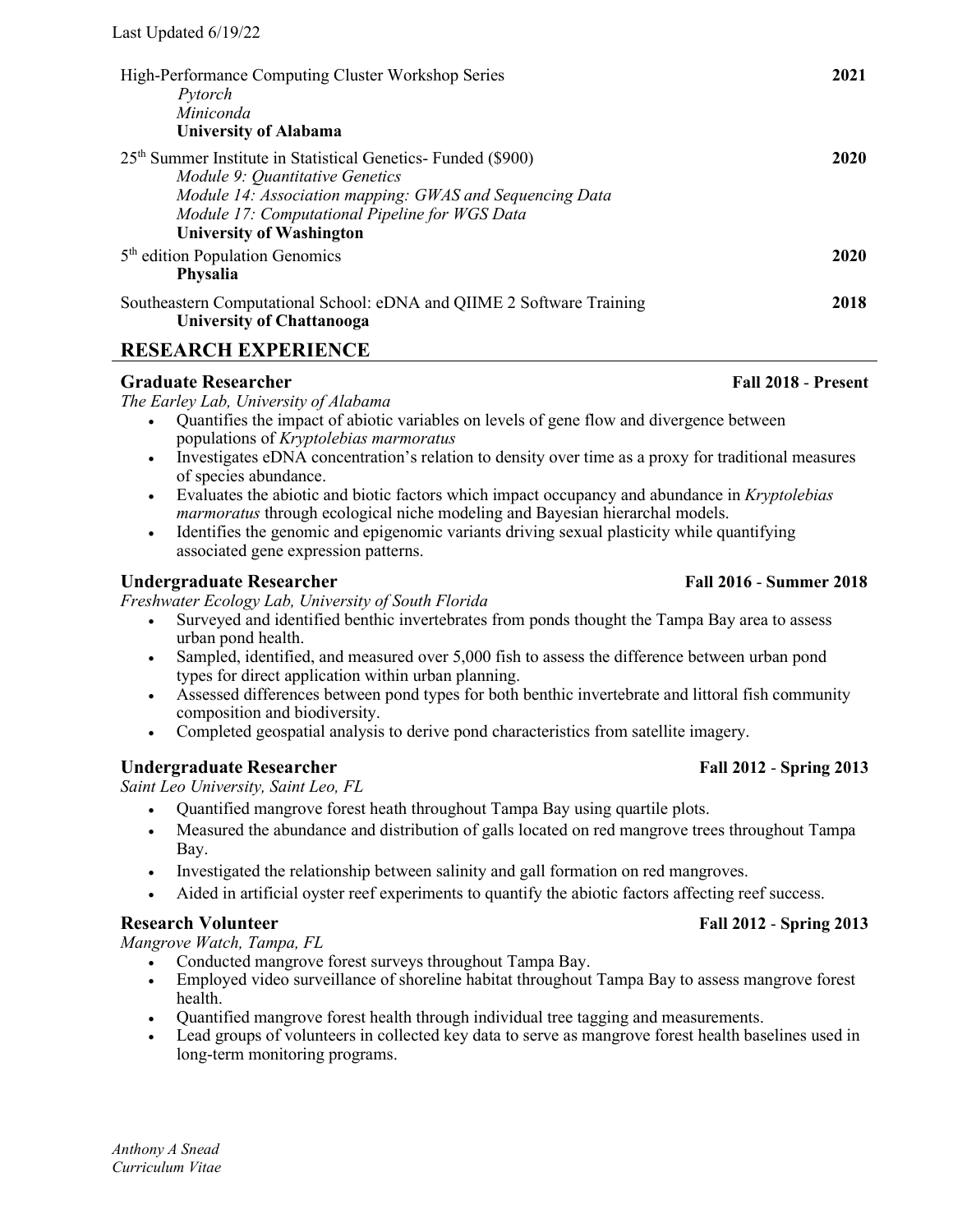# **TEACHING EXPERIENCE**

### *University of Alabama*

*Instructor of Record* **Fall 2018** - **Present**

- Biology II Laboratory
- Biology II Laboratory for Non-majors
- Introduction to Principles of Biology

\*Instructor of Record indicates that the individual formatted, developed, and presented instructional material in compliance with department and course guidelines, while also being solely responsible for grading and course management.

### *Graduate Teaching Assistant* **Spring 2021**

- Research Seminars in Biology
- Biological Sciences Seminar

## **PROFESSIONAL MEMBERSHIPS**

| The Ecological Society of America (ESA)<br>The Society for Integrative and Comparative Biology (SICB) | <b>2022 - Present</b><br><b>2022 - Present</b> |
|-------------------------------------------------------------------------------------------------------|------------------------------------------------|
| The Research Coordinate Network for Evolution in Changing Seas (RCN-ECS)                              | <b>2020 - Present</b>                          |
| The Society for the Study of Evolution (SSE)                                                          | <b>2020 - Present</b>                          |
| Sigma Xi                                                                                              | <b>2020 - Present</b>                          |
| The American Association for the Advancement of Science (AAAS)                                        | <b>2018 - Present</b>                          |
| The Fisheries Society of the British Isles (FSBI)                                                     | <b>2018 - Present</b>                          |
| University of Alabama Biology Graduate Student Association (UA BGSA)                                  | <b>2018 - Present</b>                          |

# **PROFESSIONAL SERVICE**

### *Internal*

UA Biological Sciences Diversity, Equity, & Inclusion Committee **2021 – Present**

### *External*

Co-Organizer, RCN for Evolution in Changing Seas, 2022 Coordinated Reading Group, Spring 2022. "Temporal Data and Evolutionary Change."

### *Journals Reviewed for:*

*Ecological Processes* (11/21) *Molecular Phylogenetics and Evolution* (4/22)

# **OUTREACH**

| Denver Metro Regional Science & Engineering Fair<br><i>Volunteer Judge</i>      | Spring 2022                  |
|---------------------------------------------------------------------------------|------------------------------|
| Meet a Bama Biologist<br>Scientific Volunteer                                   | <b>Spring 2021 - Present</b> |
| UA Undergraduate Research & Creative Activity Conference<br>Volunteer Judge     | <b>Spring 2021, 2022</b>     |
| <b>UA STEM Showcase</b>                                                         | Spring 2021                  |
| Volunteer Judge<br>Letters to a Pre-Scientist<br>Scientific Volunteer           | Fall 2020 - Present          |
| <b>UA SafeZone</b><br>Ally/Trainer                                              | Fall 2019 - Present          |
| The University of Alabama's Night at the Museum<br>Volunteer Biology Instructor | Spring 2019                  |
| Skype a Scientist<br>Scientific Volunteer                                       | <b>Spring 2018 - Present</b> |